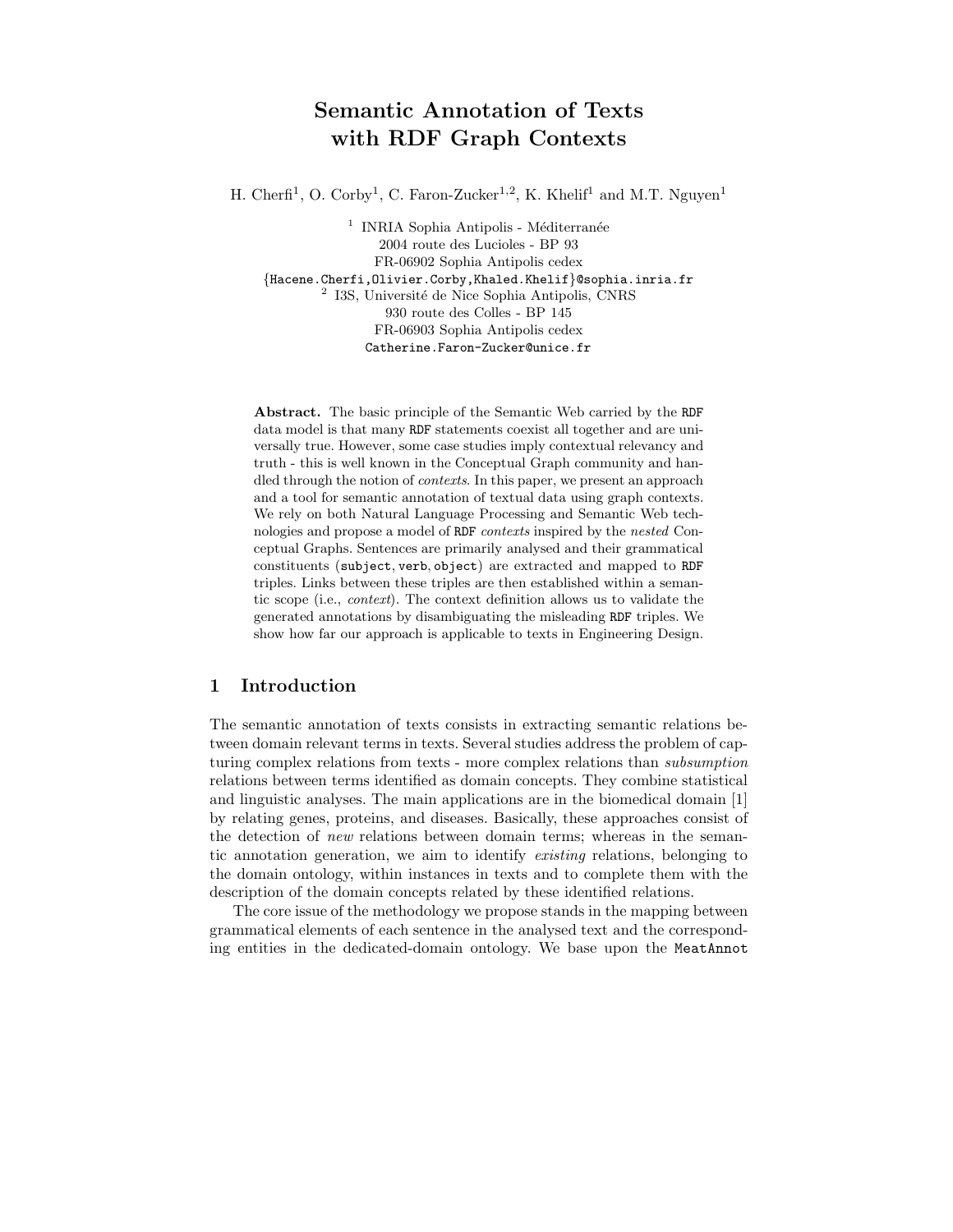approach previously designed to support text mining and information retrieval in the biological domain [2]. It consists of: (i) the detection of relations described in a biomedical ontology, (ii) the detection of terms linked by the identified relations based on term linguistic roles (subject, object, etc.) in the sentence, and (iii) the generation of a corresponding annotation of the analysed biomedical text. We generalize this approach (a) by handling any domain ontology associated to the text to analyse: we do not restrict to the biomedical ontology and rather propose a domain independent approach; (b) by distinguishing between the ontological level and the instance level when linking a term in the text to the ontology: a term is identified to an instance of a concept rather than to the concept itself; (c) by enriching the extracted instances of conceptual relations with contextual knowledge. We rely upon the Corese<sup>3</sup> semantic search engine [3] which implements the RDF [4] graph-based knowledge representation language and the SPARQL query language [5]. Moreover, Corese was extended to handle RDF contextual metadata, hereafter called *contexts*.

SPARQL is provided with query patterns on named graphs enabling to choose the RDF dataset against which a query is executed. This is a first step to handle contextual metadata. A named graph can be used to limit the scope of an RDF statement to the context in which it is relevant to query it. Furthermore, by naming contextualized RDF graphs, they can be themselves associated with RDF metadata, enabling querying on several "levels" of (meta-)annotations. This is close to the notion of nested graphs in the Conceptual Graphs model [6]. We base upon a feature proposed in [7] to declare RDF sources and we use it to handle named RDF graphs representing different contexts. Corese is provided with two RDF/SPARQL design patterns and SPARQL extensions to represent and query contexts. A first pattern is dedicated to the handling of a hierarchical organization of RDF graphs which can represent inclusions of contexts [8]. The second pattern is described in this paper and addresses the problem of querying for the contextual relations holding between recursively nested contexts. We take advantage of these Corese features to make explicit the rhetorical relations contained in texts and represent them in the semantic annotations as relations between RDF graph contexts. The methodology we present is implemented and applied to the Engineering Design domain within the framework of the European project SevenPro [9].

This paper is organised as follows. We give in section 2 the Natural Language Processing (NLP) technique we use to annotate a given text with RDF triples by relating terms occurring in the text. We introduce in section 3 the Corese design pattern we use to represent and handle nested contexts. We show how we use it to enrich our primary text annotations. We explain how these contextualized annotations provide further information retrieval capabilities when applied to Engineering Design domain. Related work is discussed in section 4. Finally, concluding remarks are provided in section 5.

<sup>3</sup> http://www.inria.fr/acacia/soft/corese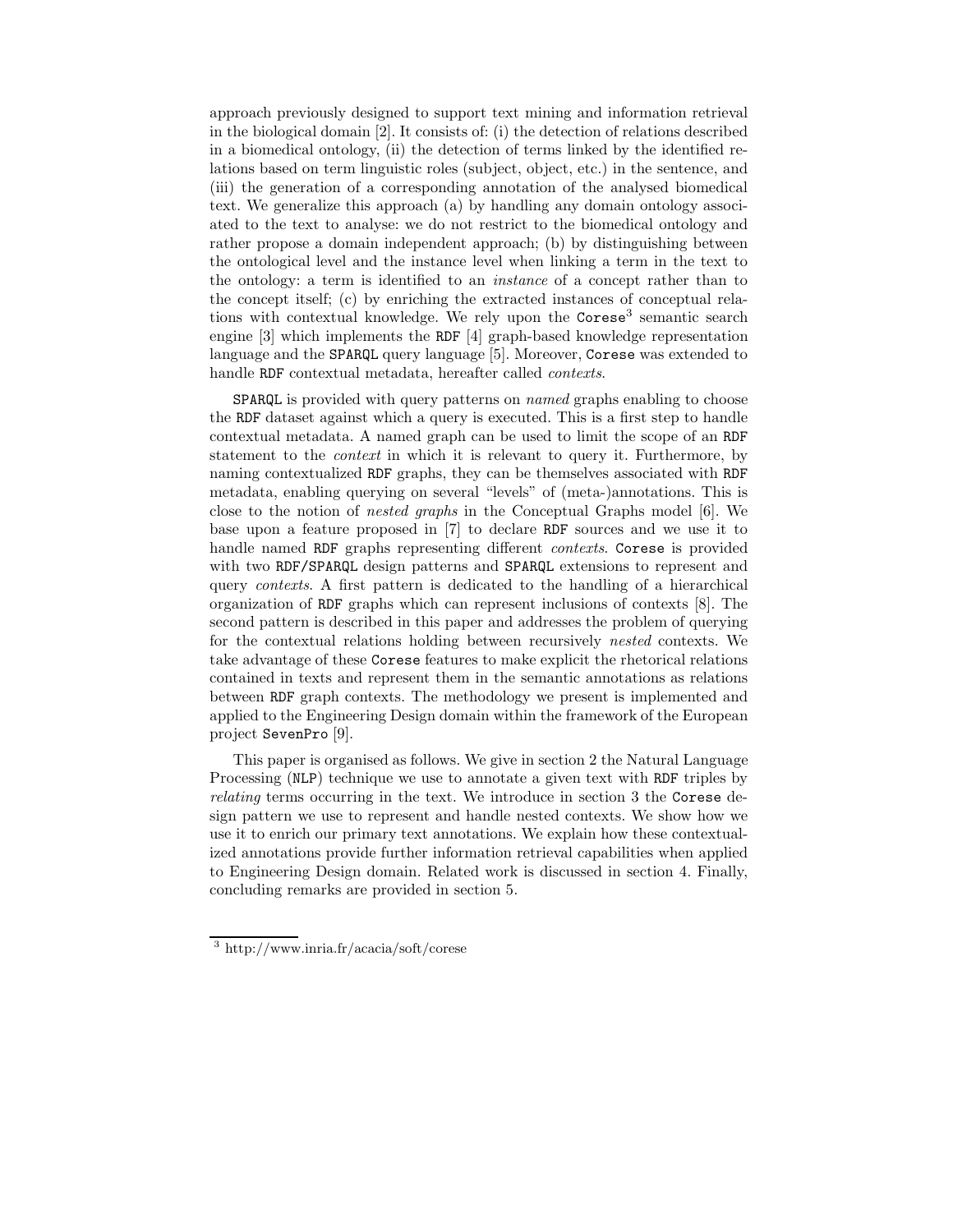# 2 NLP-Driven Semantic Annotation of Texts

Extraction of relations from texts We use the RASP [10] parser for English texts in order to extract NLP relations (i.e., verb) and their arguments (i.e., subject, object). The RASP parser is in charge of assigning a grammatical category to each word by constructing a syntactical tree of each sentence of the text. For example, let us consider the following simple sentence S as our running example throughout this paper:

S: The L1 luggage compartment contains 100cc.

Hence, we give a simplified RASP syntax tree in Table 1. The sentence S consists of: (1) noun phrase NP, on the left branch of the syntactical tree, which represent the subject subj: determiner and two modifiers; and (2) verbal phrase VP, on the right hand side, constituted of the main verb and the direct object dobj.



Table 1. Simplified RASP syntax tree for the running example sentence S

Mapping of grammatical constituents to RDF triples Let us show on the running example the correspondence between a sentence and its translation to an RDF graph triple. Provided that the domain ontology conveys the following knowledge (as it is the case of the ontology we have built for the SevenPro project): a Luggage compartment is part of a Car; a Luggage compartment is related to a Capacity; property contain has for rdfs:domain Car parts (i.e., Luggage compartment, Door, etc.); property contain has for rdfs:range a Capacity unit. We can state that the triple L1, contain, 100cc is a valid instance of property contain and we add it to the text annotation set. The RDF/XML syntax of this statement is given in Table 2 (the spro namespace identifies the SevenPro ontology).

From simple- to complex-sentence semantic annotation We showed above how we generate RDF annotations for simple sentences with grammatical patterns subject, verb, object, hereafter called  $S - V - 0$  (some possible ambiguity conveyed by the textual material put aside). Here we discuss the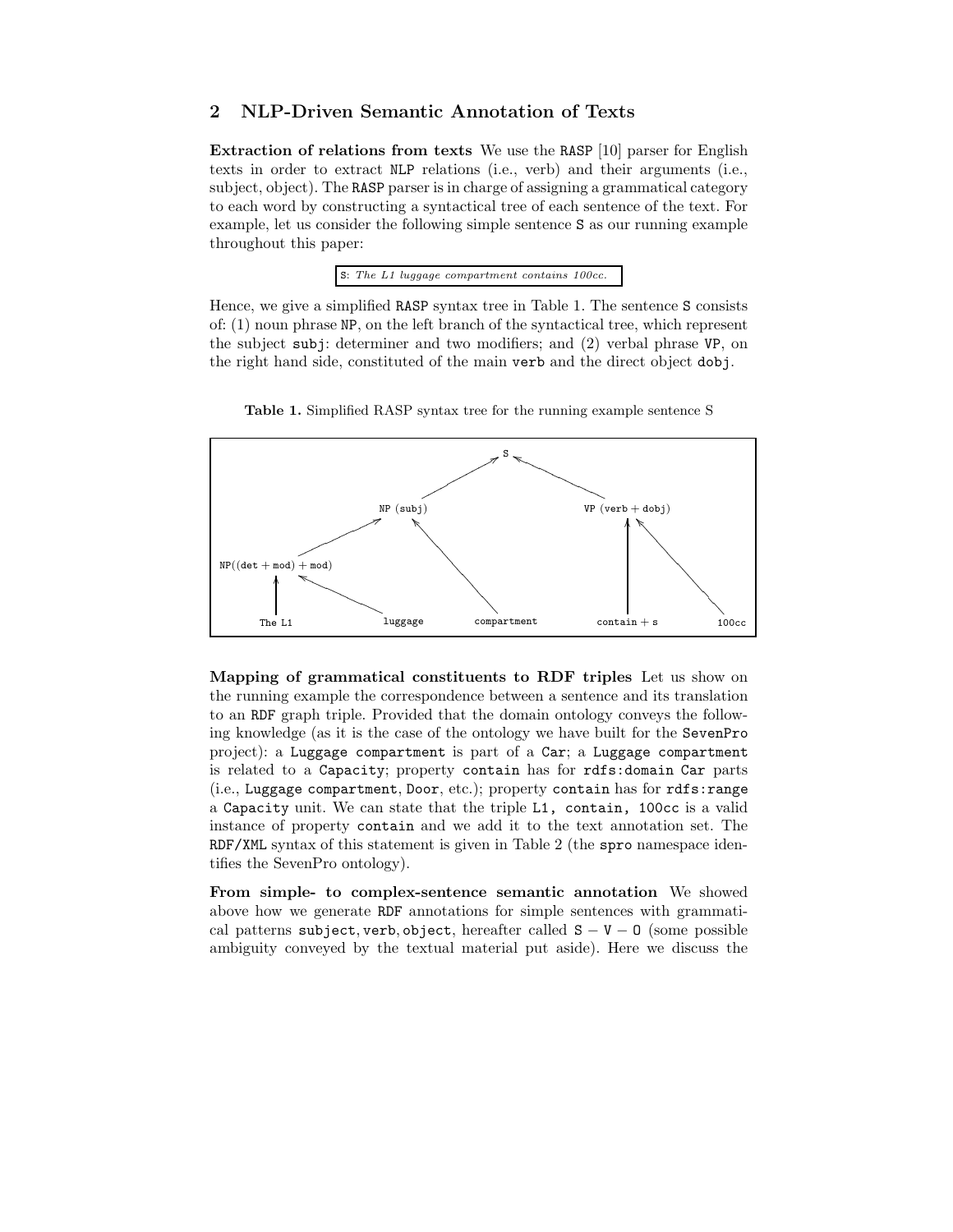Table 2. From RASP output to RDF triples

| The L1 luggage compartment contains 100cc.                                                                  |                                                                                                                                                                          |  |
|-------------------------------------------------------------------------------------------------------------|--------------------------------------------------------------------------------------------------------------------------------------------------------------------------|--|
| RASP syntactic tree analysis                                                                                | <b>RDF</b> annotation                                                                                                                                                    |  |
| $($ "S"<br>("NP" ("NP" "The" "L1") "luggage" "compartment")<br>('VP'' "contain::s" ('NP'' "100cc"))<br>", " | <spro:luggage_compartment rdf:about="#L1"><br/><spro:contain><br/><spro: about="#100cc" capacity="" rdf:=""></spro:><br/></spro:contain><br/></spro:luggage_compartment> |  |

handling of more complex sentences and the annotations which we generate. In addition to the  $S - V - 0$  (sentence in active form) and  $O - V - S$  (sentence in passive form) grammatical patterns, we correctly parse and annotate sentences with subordinate phrases when these phrases are "independent" from the main sentence.

However, for other complex sentences, the semantics of the connection between the subordinate and the main sentence is not so simple and cannot be captured in RDF –which is limited to the representation of conjunctive knowledge. It is, for instance, the case of disjunctive sentences where alternative statements co-exist in implicit different contexts. It is also the case when rhetorical relations play a key role in the sentences to be annotated, like the following one including a conditional premise: "If the car C3 has part door  $D<sub>4</sub>$ , then the 100cc are contained in the L1 luggage compartment.", or this other one containing a causal premise: "The L1 luggage compartment capacity contains 100cc because the car  $C3$  has part door  $D4$ .". In some applications, it constitutes a major problem and may lead to a deadlock issue when querying the RDF graph with SPARQL. Hence, we define the so-called RDF graph *context*, with recursive capability, in order to tackle the current expressiveness capability lack.

# 3 Extension of SPARQL to Handle Contextual Relations and Nested Contexts

#### 3.1 RDF graph context definition

The SPARQL query language [5] offers capabilities for querying by *graph patterns*. The retrieval of solutions (i.e., RDF triple sets) is based on graph pattern matching, close to Conceptual graphs (CG) projection. A SPARQL query is executed against an RDF dataset which represents a collection of graphs. The SPARQL keyword GRAPH is used as primitive to match patterns against named graphs in the query of the RDF dataset, as shown hereafter:

```
1. SELECT * WHERE {<br>2. GRAPH ?s1 {?x c
    2. GRAPH ?s1 {?x c:prop ?y}
3.
```
In line 2 of this example, we can state that the pattern graph ?s1  $\{2x \ c :$ prop  $\{y\}$  is named as graph  $\{s\}$ . It can provide a URI to select one graph or use a variable which will range over the URIs of named graphs in the dataset. A complementary feature is proposed in [7] and implemented in Corese to declare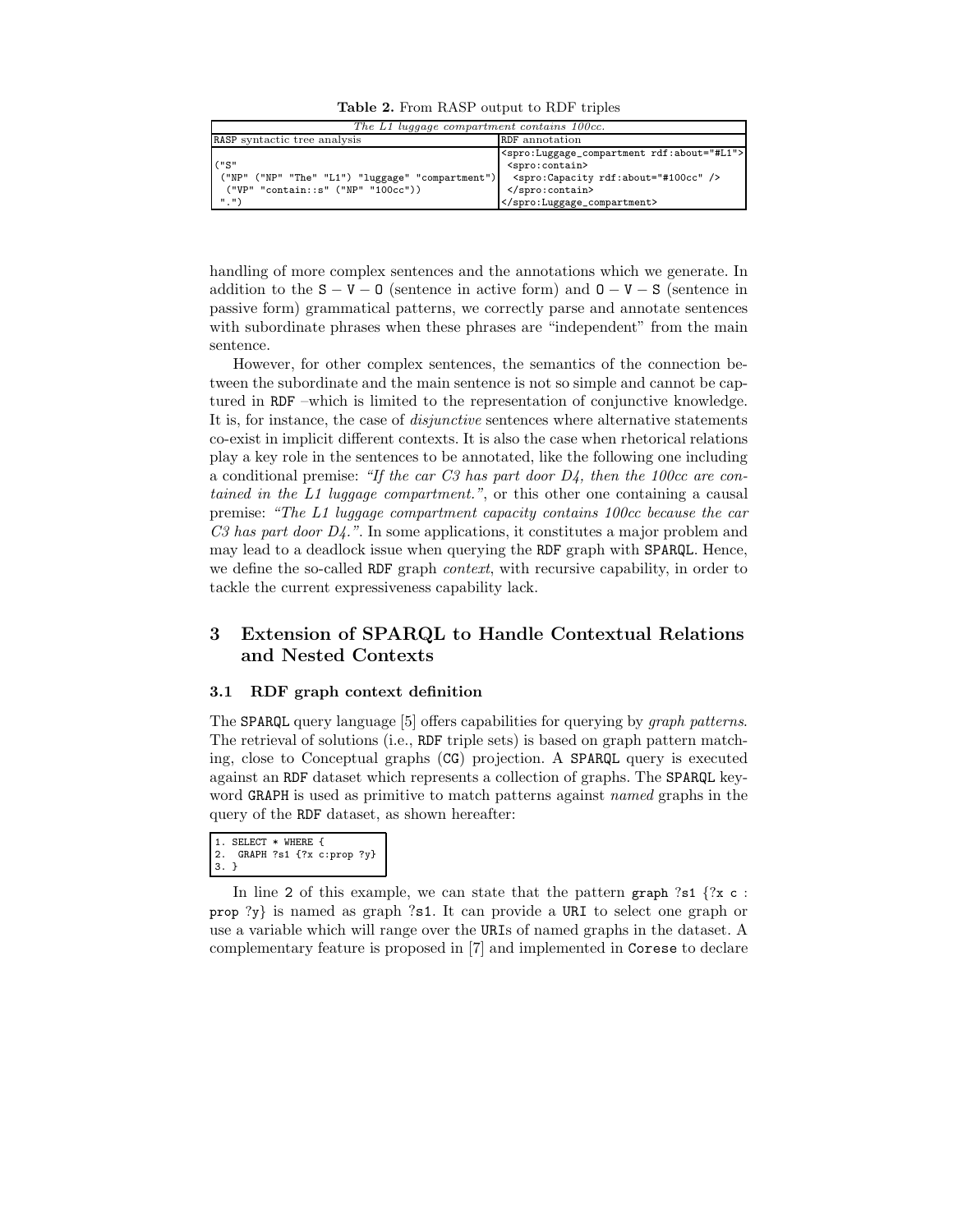RDF sources. For instance, We can define the source of the graph, as in line 1 below cos :  $graph = "http://www.sevenpro.org/car/ctx1", for the following$ RDF triples corresponding to the sentence with subordinate: "The  $L1$  luggage compartment, that contains 100cc, is separated from tailgate  $T2$ .". This graph source is used as the context ctx1 for these triples within SevenPro car domain.

```
1. cos:graph="http://www.sevenpro.org/car/ctx1"
2. {
3. spro:#T2 spro:separate spro:#L1
4. spro:#L1 spro:contain spro:#100cc
5. }
```
In RDF/XML syntax, the first triple in line 3 above can be written extensively as:

```
<spro:Tailgate rdf:about="#T2" cos:graph="http://www.sevenpro.org/car/ctx1" >
  <spro:separate>
   <spro:Luggage_compartment rdf:about="#L1">
 </spro:separate>
</spro:Tailgate>
```
We use the SPARQL GRAPH primitive to handle RDF named graphs representing different contexts within which alternative metadata can be described. Furtehrmore, we provide an extension of SPARQL to query for contextual relations holding between recursively nested contexts. Once contextual knowledge is represented into RDF named graphs identified by URIs and queried with GRAPH query patterns, these graphs can themselves be described into other separate named graphs. This process of meta-annotating named graphs identifying contexts leads to a recursive nesting of contexts –contexts nested one into another. This is of prime interest for use cases where context graphs are annotated with rhetorical or temporal relations. The unstacking of contexts should make explicit the progress in which nested graphs are involved.

We propose an extension of SPARQL with a REC GRAPH keyword whose grammar rule is similar to the standard SPARQL GRAPH one. The following query enables to retrieve the triples from nested graphs related to a given contextual relation c\_Rel. Moreover, all sub-properties of c\_Rel –following rdfs: subPropertyOf subsumption relations having c\_Rel as value in the RDFS ontology– are matched with the SPARQL query.

```
SELECT * WHERE {
  REC GRAPH ?s {?gr1 c_Rel ?gr2} .
}
```
In addition, when the property is not specified, e.g., a variable ?p replacing c\_Rel, Corese retrieves the RDF triples having any property (cf. details in [11]).

### 3.2 Application example to Engineering design domain

We have used Corese Graph *context* capabilities within Sevenpro textual corpus in Engineering Design and the subsequent spro ontology. We show the practical use of the contexts for giving additional metadata with a sentence of the form: If [C1] then [C2], unless [C3]. Then, we show how to improve the SPARQL triple set results with corresponding context-augmented SPARQL queries. We comment the RDF graph context representation, we justify the SPARQL queries,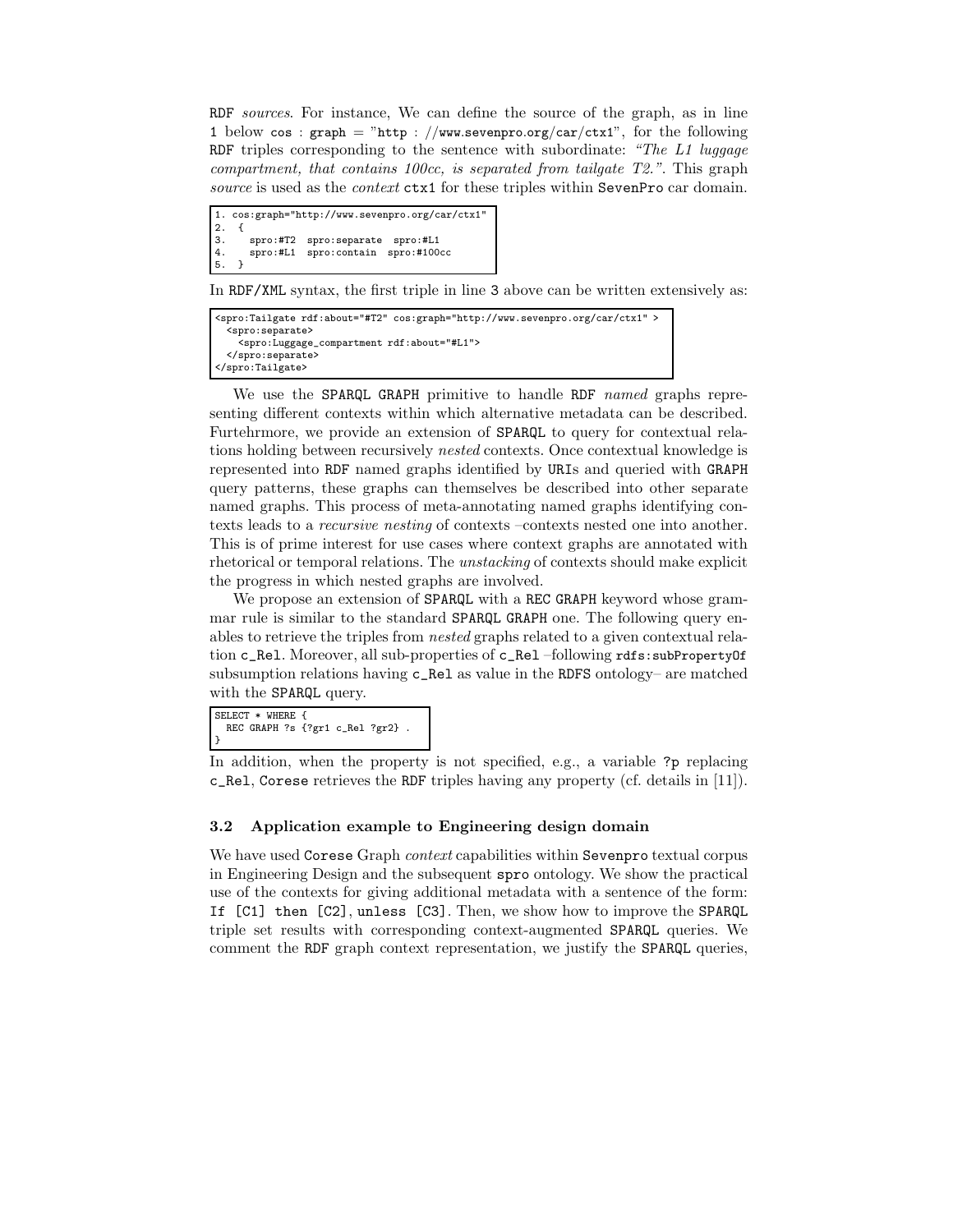followed by a presentation of the possible RDF triple results. Moreover, in the sentence depicted in Table 3, we show the use of nested contexts. In the second column of Table 3, we describe the corresponding RDF triples for the sentence augmented with RDF graph contexts g1 to g3. The third column describes how these graphs are defined as URI resources (with rdf:Description syntax) and nested within nesting graphs c1 and c2 through the domain relations spro:then and spro:unless. In so doing, we are able to query, with context-augmented SPARQL language using the keyword REC GRAPH. Then, Corese matches the triples in the RDF graph corresponding to triples matching the contextual relations spro: then and spro:unless. We extensively obtain the triples shown in column three of Table 3, (lines 3 to 5 in the result part), alongside with the contextual relations spro:then and spro:unless (first two lines in the result part). We show the context-augmented triple results compared to the mere results which we query with standard SPARQL without contexts.

| Sentence            | RDF triple with context                          | Context relation                                                                                                                |
|---------------------|--------------------------------------------------|---------------------------------------------------------------------------------------------------------------------------------|
| If the vehicle V2   | $ctx:g1$ {                                       |                                                                                                                                 |
| satisfies the       | <spro:vehicle rdf:about="#V2"></spro:vehicle>    | $ctx: c1$ {                                                                                                                     |
| requirement R1,     | <spro:satisfy></spro:satisfy>                    | <rdf:description rdf:about="&amp;ctx;g1"></rdf:description>                                                                     |
|                     |                                                  | then inlet headliner <spro: about="#R1" rdf:="" requirement=""></spro:> <spro: rdf:="" resource="&amp;ctx; g2" then=""></spro:> |
| H3 should be lifted |                                                  |                                                                                                                                 |
| by metal bar B4,    |                                                  |                                                                                                                                 |
| unless H3 is in     |                                                  |                                                                                                                                 |
| position P5.        | $ctx:g2$ {                                       |                                                                                                                                 |
|                     | <spro:bar rdf:about="#B4"></spro:bar>            | $ctx: c2 \cdot f$                                                                                                               |
|                     | <spro:lift></spro:lift>                          | <rdf:description rdf:about="&amp;ctx;c1"></rdf:description>                                                                     |
|                     | <spro: about="#H3" headliner="" rdf:=""></spro:> | <spro:unless rdf:resource="&amp;ctx;g3"></spro:unless>                                                                          |
|                     |                                                  |                                                                                                                                 |
|                     |                                                  |                                                                                                                                 |
|                     |                                                  |                                                                                                                                 |
|                     | $ctx:g3$ {                                       |                                                                                                                                 |
|                     | <spro: about="#H3" headliner="" rdf:=""></spro:> |                                                                                                                                 |
|                     | <spro:hasposition></spro:hasposition>            |                                                                                                                                 |
|                     | <spro: about="#P5" position="" rdf:=""></spro:>  |                                                                                                                                 |
|                     |                                                  |                                                                                                                                 |
|                     |                                                  |                                                                                                                                 |
|                     |                                                  |                                                                                                                                 |
|                     | SPARQL query                                     | Context-augmented SPARQL query                                                                                                  |
|                     | SELECT *                                         | SELECT ?g ?x ?p ?y                                                                                                              |
|                     | WHERE {?x ?p ?y}                                 | WHERE {                                                                                                                         |
|                     |                                                  | REC GRAPH c2 {?w ?q ?z} }                                                                                                       |
|                     | Triple results of SPARQL query                   | Context-augmented triple results                                                                                                |
|                     | #V2 spro:satisfy #R1                             | 1. ctx:c1 ctx:g1 spro:then ctx:g2                                                                                               |
|                     | #B4 spro:lift #H3                                | 2. ctx:c2 ctx:c1 spro:unless ctx:g3                                                                                             |
|                     | #H3 hasPosition #P5                              | 3. ctx:g1 #V2 spro:satisfy #R1                                                                                                  |
|                     |                                                  | 4. ctx:g2 #B4 spro:lift #H3                                                                                                     |
|                     |                                                  | 5. ctx:g3 #H3 hasPosition #P5                                                                                                   |

Table 3. Result analysis example in Engineering design domain

The named graphs in the sentence of Table 3 are nested as it is shown in Fig. 1. They are organised in the hierarchy of contexts:  $[c1]$  :  $[g1]$ then $[g2]$ ;  $[c2]$ :  $[c1]$ unless[g3]. Hence, we can relate the RDF triple "a p b" to "c q d" by traversing the hierarchy of Fig. 1. In so doing, the semantics of the example sentence is fully captured with annotation capability of nested graph contexts.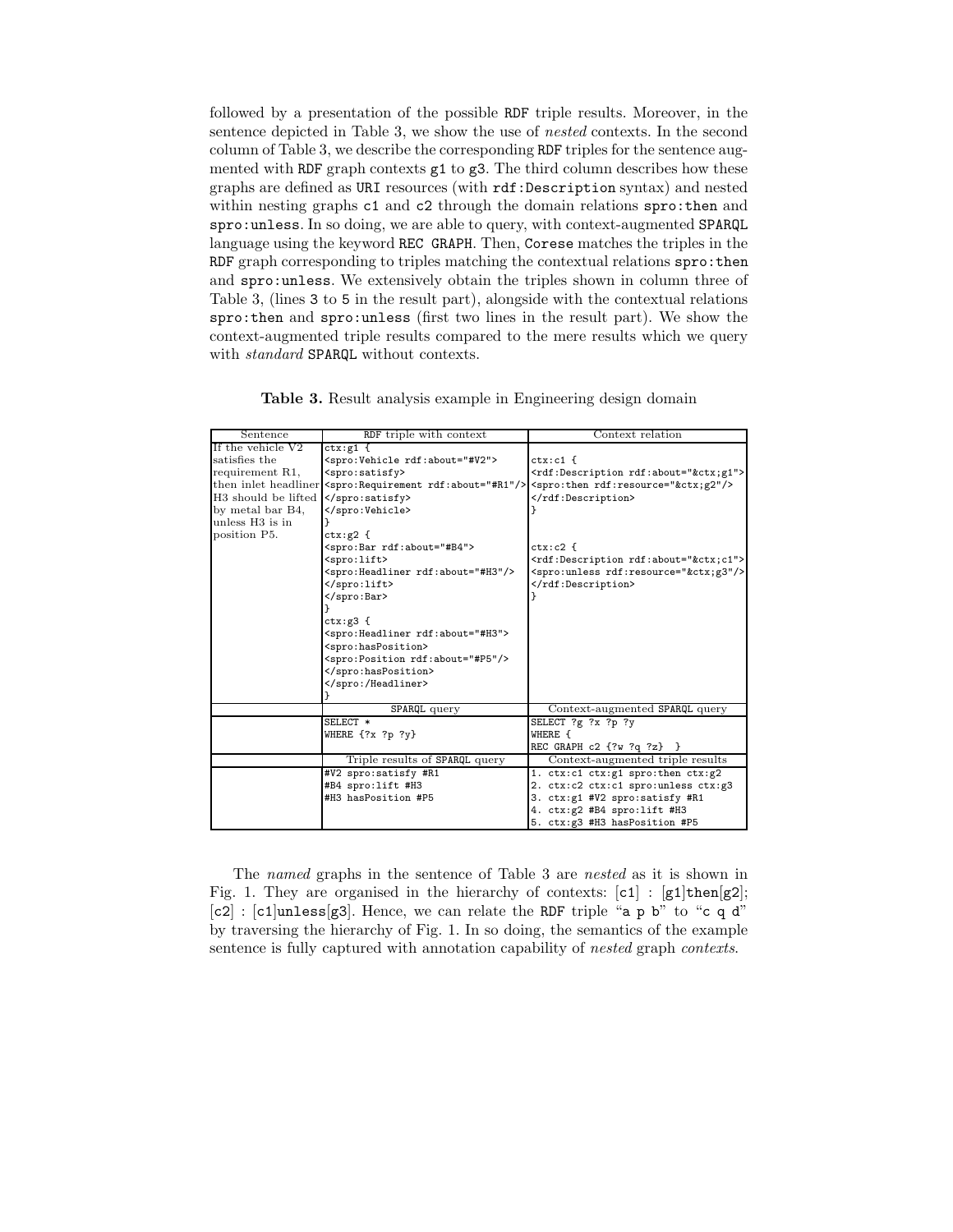

Fig. 1. In Table 3 sentence: g1 and g2 are nested in c1, which is nested, with g3, in c2.

# 4 Discussion and Related Work

The mechanism introduced by RDF graph contexts is powerful enough to represent a variety of NL expressions. First, with the RDF context expressiveness, we can represent the logical disjunction *or*, the negation *not* as RDF graph contexts. Moreover, we can describe the modal primitives can, may, as in: The headliner may be projected beyond the vertical of the external surface. There are a number of other relations which we can model: temporal (i.e., after, meanwhile, etc), spatial (i.e., below, behind, etc.), comparative (i.e., more... than, etc.). Presently, we fail to model the correct annotations of sentences having an ambiguous subject/object constituents. Moreover, a variant in the example sentence raises the still-open problem of anaphora resolution in NLP. The inlet headliner H1 should be lifted by metal bar  $B2$  [...] unless it is in position P5; where the pronoun it represents H1.

In the Semantic Web domain, the work of [12] addresses the problem of provenance and trust on the web and proposes an extension of RDF to handle RDF graphs named by URIs, enabling RDF statements describing RDF graphs. The notion of context is used in [13] to separate statements that refer to different contextual information. They describe a practical solution to explicitly tie contextual information to RDF statements. They identify SPARQL as the query language satisfying their requirements with its patterns on named graphs, however they do not propose any extension of RDF or SPARQL representation paradigms.

# 5 Conclusion and Future Work

The objective of this paper is twofold: (i) to show how we generate accurate RDF triples from texts using NLP techniques, and (ii) to augment the semantic annotation generation with RDF graph context metadata in order to catch the semantics of the analysed texts, and consequently to enhance the retrieval capabilities. Linguistic analysis is used to suggest appropriate annotations to the text. The text analysis process strongly depends on the background knowledge (i.e. ontologies, terminology, etc.) of the analysed domain. The more precise ontologies and related terminology - list of domain terms, e.g. car manufacturer names, etc. -, the more significant the extracted annotations are. We have started to generate RDF annotation triples from simple  $(S - V - 0)$  sentences. Then, a number of